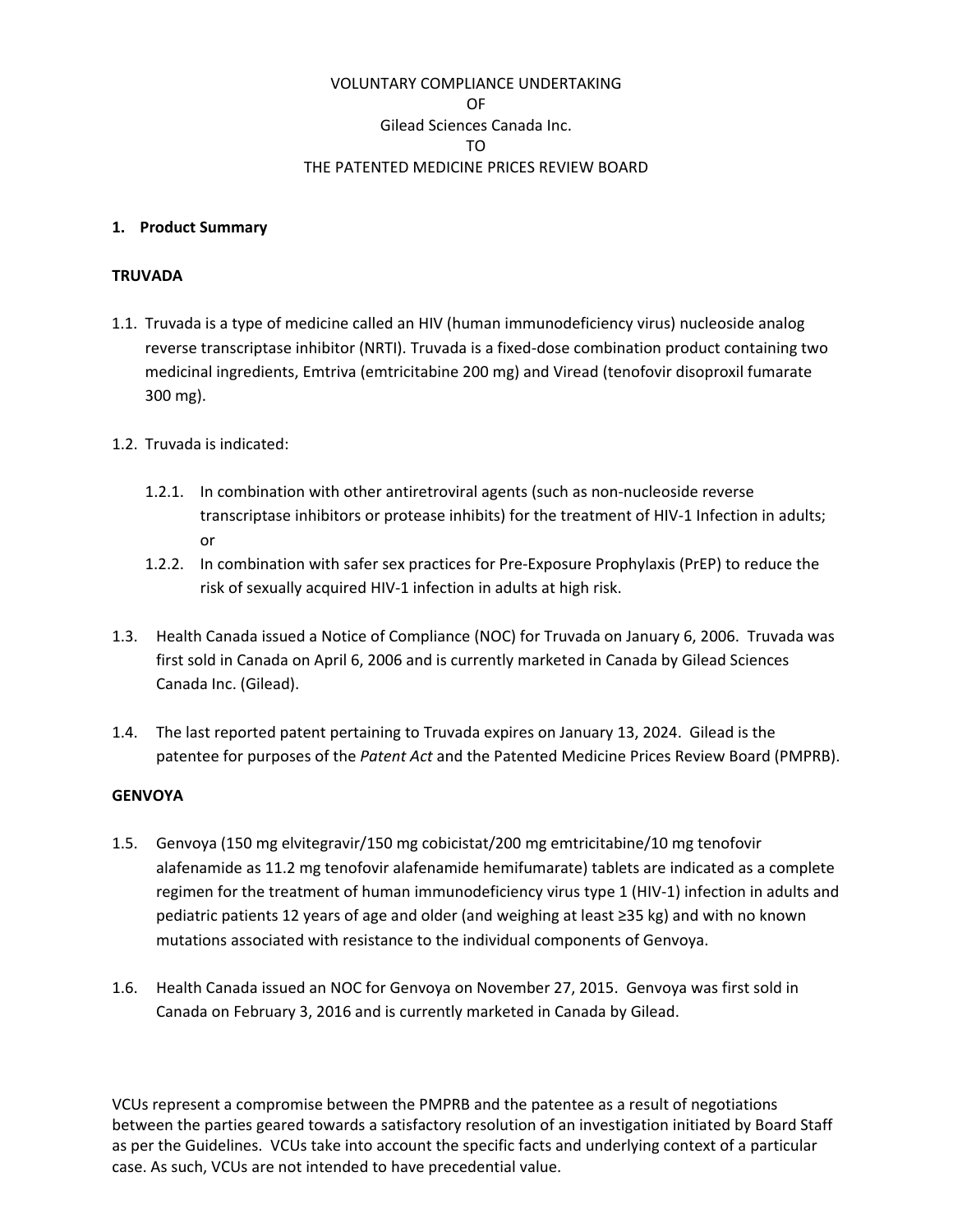1.7. The last reported patent pertaining to Genvoya expires on May 1, 2029. Gilead is the patentee for purposes of the *Patent Act* and the PMPRB.

# **2. Application of the Excessive Price Guidelines**

- 2.1. The price of Truvada was within the thresholds set out in the Guidelines at introduction and in all subsequent periods up to and including 2015.
- 2.2. The 2016 National Average Transaction Price (N‐ATP) price of Truvada exceeded the 2016 National Non‐Excessive Average Price (N‐NEAP) triggering the investigation criteria in the Guidelines. The 2017 N‐ATP continues to exceed the 2017 N‐NEAP.
- 2.3. The Human Drug Advisory Panel (HDAP) classified Genvoya as a Slight/No Improvement. Board Staff conducted a Therapeutic Class Comparison (TCC) test and a Highest International Price Comparison (HIPC) test.
- 2.4. The introductory N‐ATP price for Genvoya exceeded the Maximum Average Potential Price (MAPP) and triggered the investigation criteria in the Guidelines. The N‐ATP continued to exceed the N‐NEAP in July to December 2016 and in January to June 2017.
- 2.5. As of December 31, 2016, cumulative excess revenues for Genvoya and Truvada totalled \$479,733.49.

# **3. Position of the Patentee**

3.1. This Voluntary Compliance Undertaking (VCU) constitutes no admission by Gilead that the prices of Truvada or Genvoya are now, or were at any time since the date of first sale, excessive for purposes of the *Patent Act*, nor is this VCU binding upon any panel of the Board for the purposes of the Patent Act.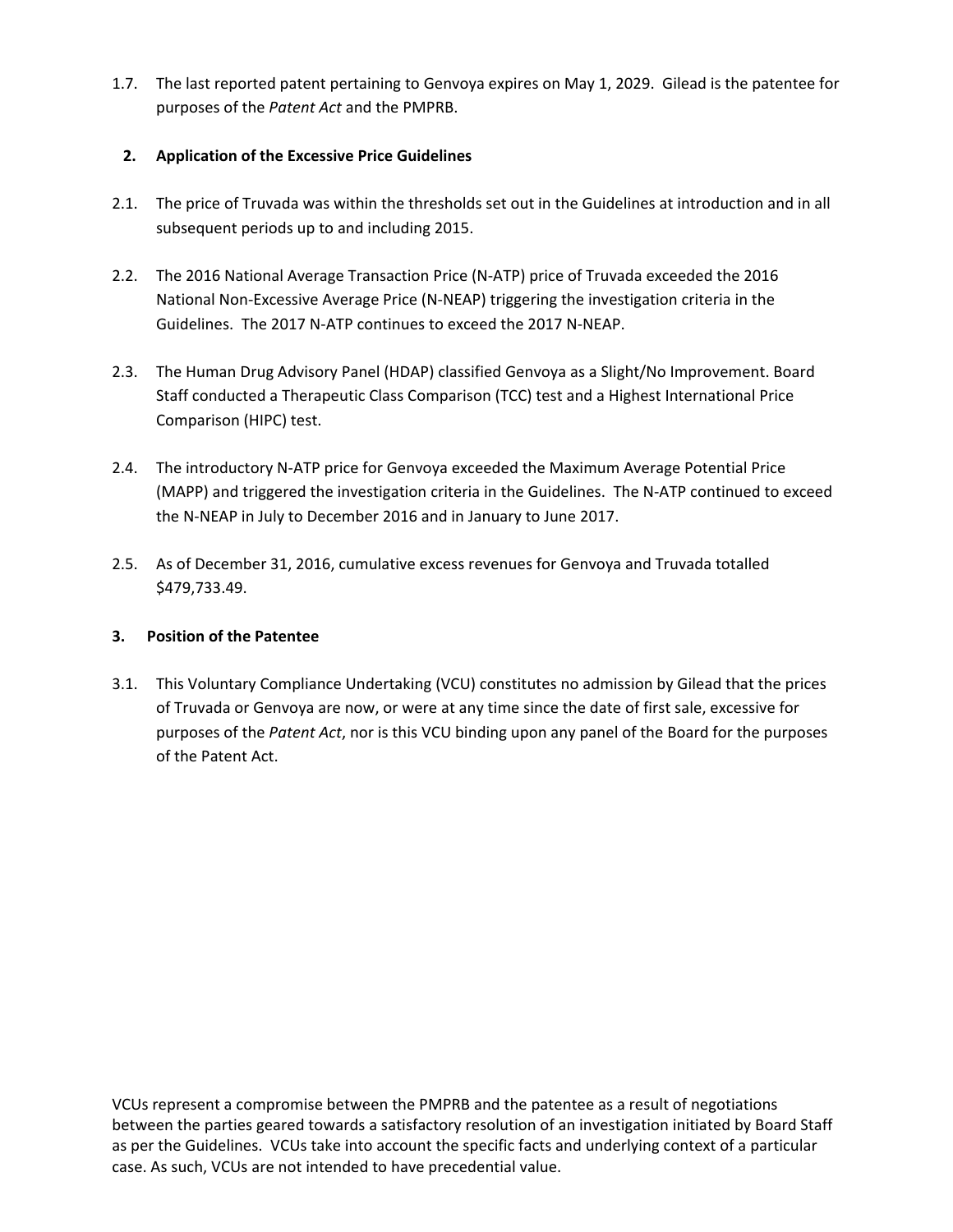## **4. Terms of the Voluntary Compliance Undertaking**

- 4.1. In order to comply with the Guidelines, Gilead undertakes:
	- 4.1.1. To agree that the 2016 and 2017 N‐NEAPs of Truvada are as follows:

| <b>YEAR</b>        | <b>NEAP</b> |
|--------------------|-------------|
| 2016 N-NEAP        | \$25.7181   |
| <b>2017 N-NEAP</b> | \$25.8369   |

4.1.2. To agree that the January to June 2016 MAPP, July to December 2016 N-NEAP, and the 2017 N‐NEAPs of Genvoya are as follows:

| <b>YEAR</b> | <b>NEAP</b> |
|-------------|-------------|
| 2016 MAPP   | \$44,0000   |
| 2016 N-NEAP | \$44.0000   |
| 2017 N-NEAP | \$44.4840   |

- 4.1.3. To ensure that the 2017 N‐ATPs of Truvada and Genvoya do not exceed the respective 2017 N‐NEAPs as outlined in Sections 4.1.1 or 4.1.2, above, and that the prices of Genvoya are within the thresholds set out in the Guidelines in each market where it is sold;
- 4.1.4. To offset the excess revenues accrued by Gilead in respect of Truvada and Genvoya in 2016 by making a payment of \$479,733.49 to Her Majesty in right of Canada within 30 days of acceptance of this VCU; and
- 4.1.5. To offset any remaining cumulative excess revenues for Genvoya and Truvada at the end of the period from January 1 to December 31, 2017, by making a payment to Her Majesty in right of Canada within 30 days of receiving Board Staff's notification of remaining excess revenues calculated based on the semi‐annual price and sales data filed by Gilead, as required by the Patented Medicines Regulations and the 2017 N‐NEAPs set out in 4.1.1.1 and 4.1.2 above; and
- 4.1.6. To ensure that the prices of Truvada and Genvoya remain within the thresholds set out in the Guidelines in all future periods during which Truvada and Genvoya are under the PMPRB's jurisdiction.